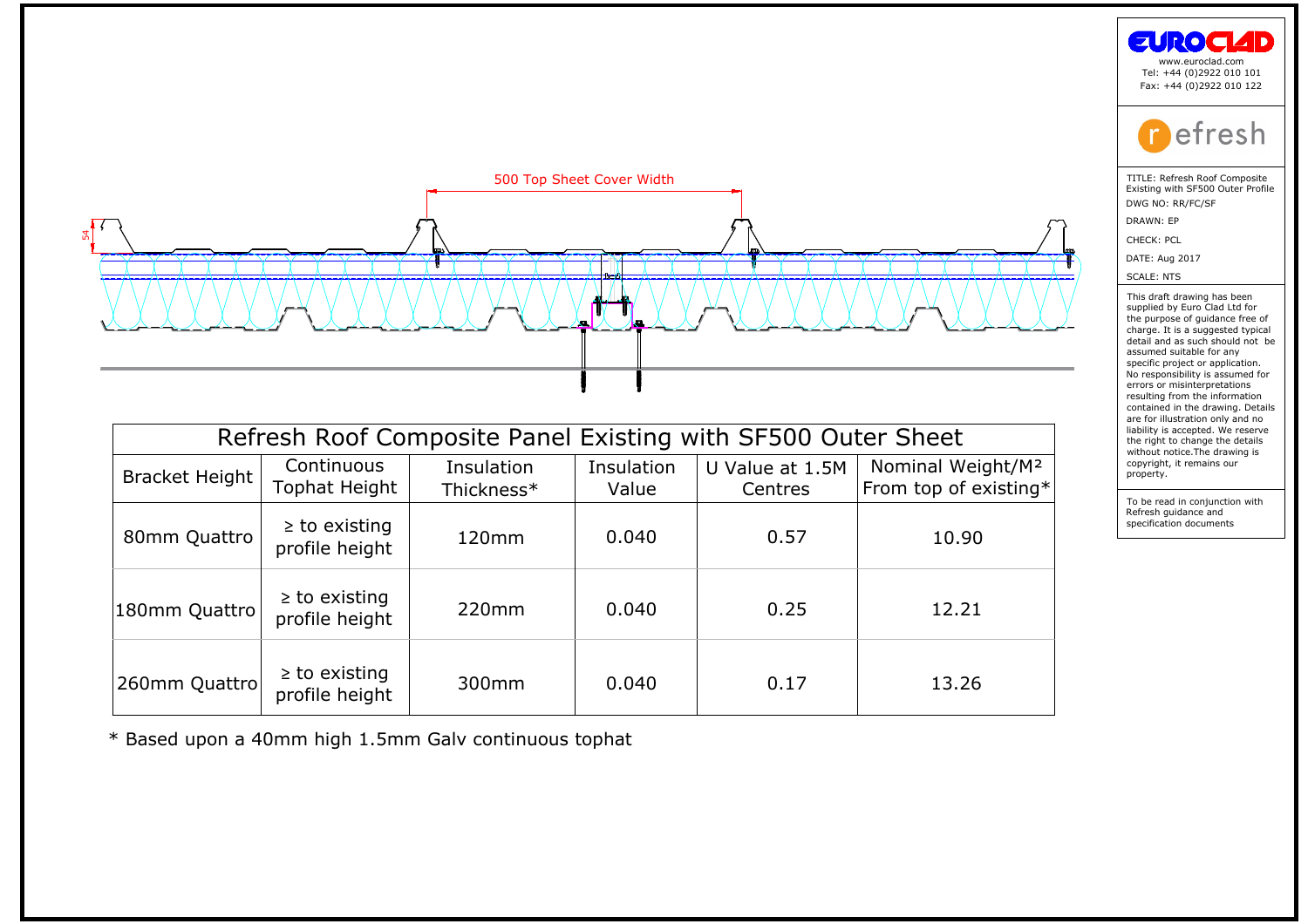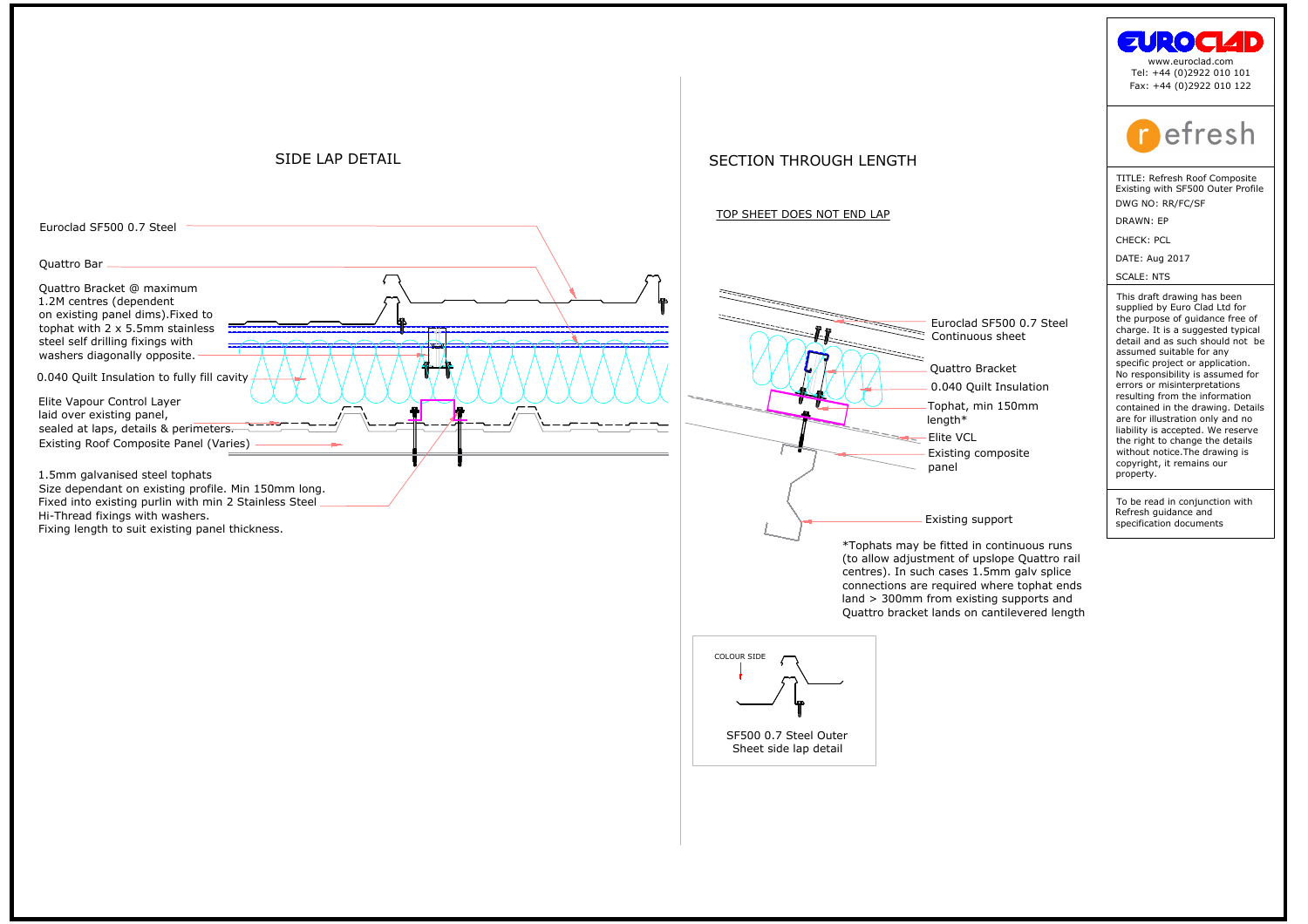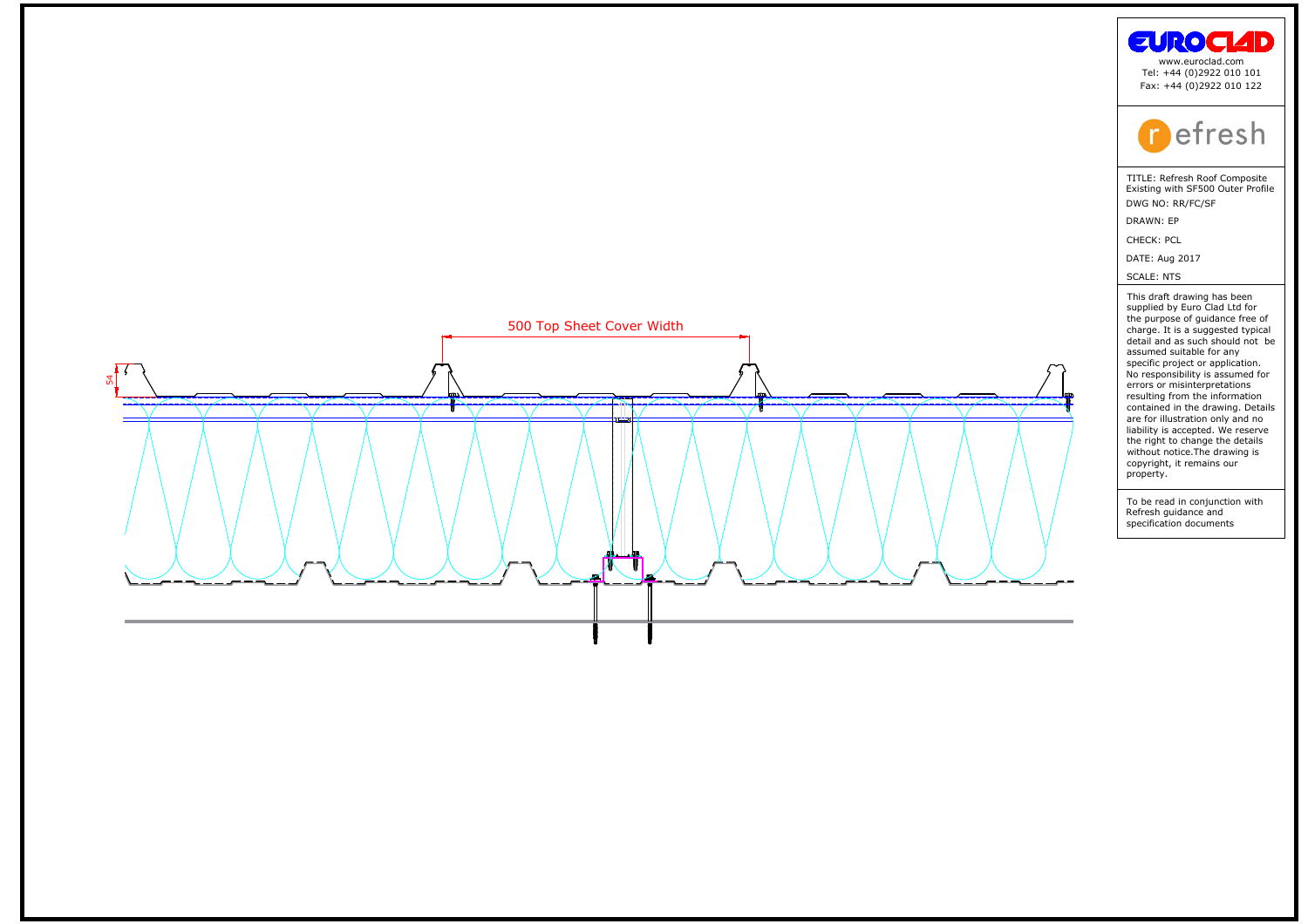

# TOP SHEET DOES NOT END LAPTOP SHEET DOES NOT END LAPTOP



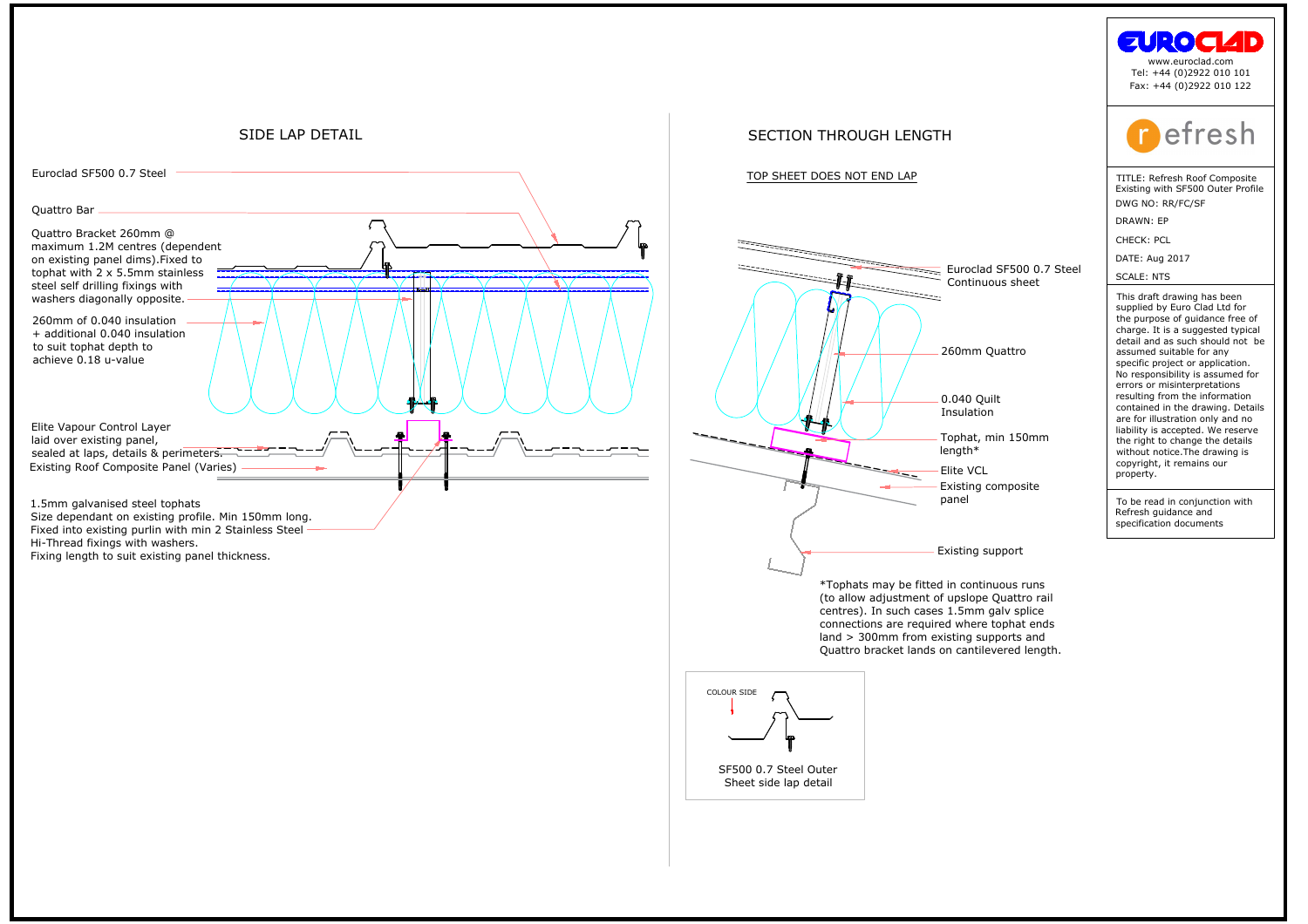